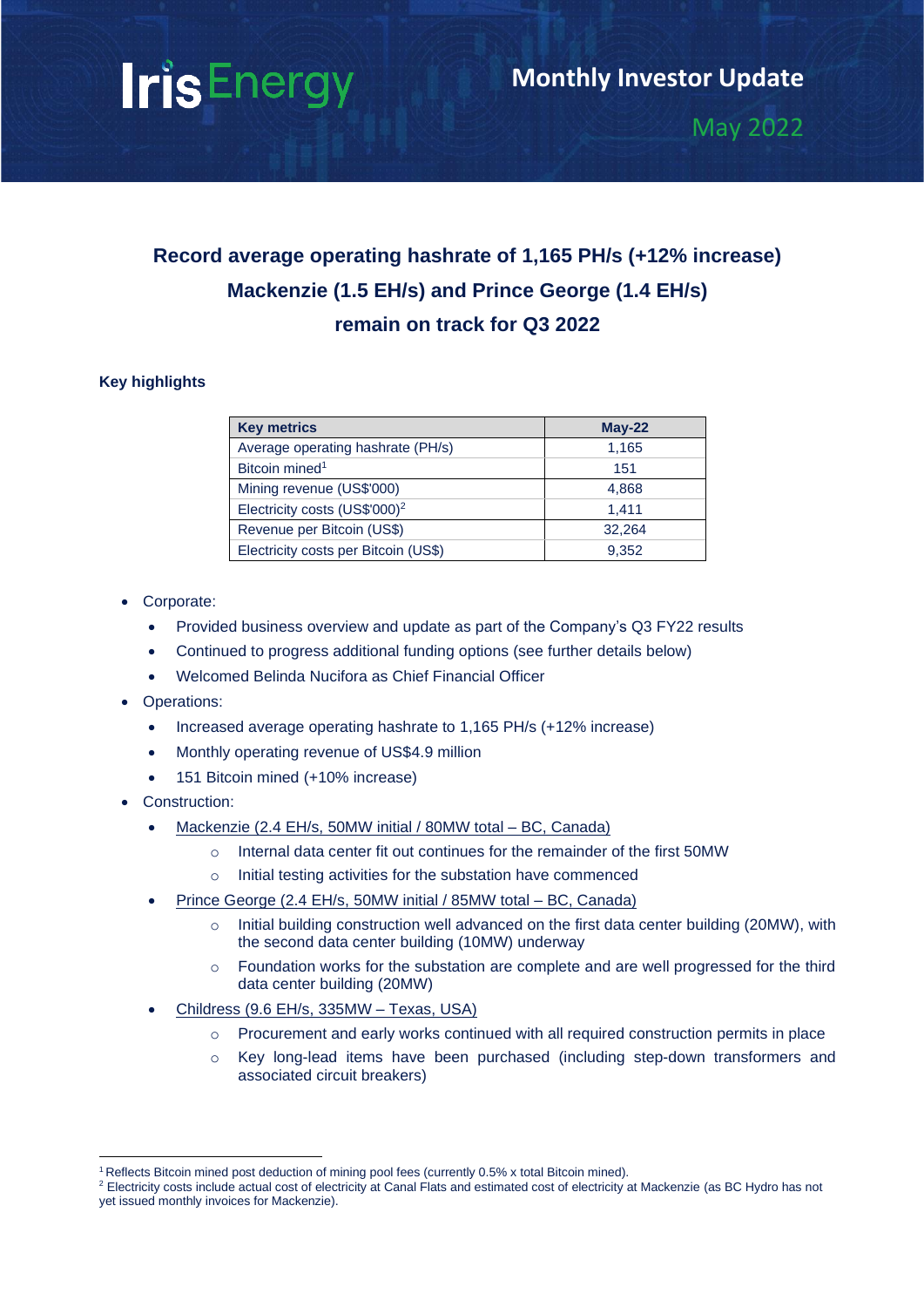#### **Corporate update**

Iris Energy reported its quarterly earnings for the period ended March 31, 2022 and provided a general business update. The earnings webcast and the Company's latest investor presentation are available on the Company's website here: [https://investors.irisenergy.co/events-and-presentations.](https://investors.irisenergy.co/events-and-presentations)

Multiple debt processes remain underway, with discussions involving various aspects of the capital structure, for example, equipment financing similar to the recent \$71m NYDIG facility (1.98 EH/s of miners secured), real asset and infrastructure financing, as well as corporate credit facilities. The Company remains focused on prudently assessing various options and ensuring that any decisions consider an appropriate long-term capital structure for the Company.

Business summary (as at April 30 (unaudited)):

- \$454m of total equity
- Nil corporate-level debt<sup>3</sup>
- \$142m of cash
- \$180m of prepayments on contracted miners
- 3.7 EH/s of operating capacity on track to come online by the end of Q3 2022; representing illustrative annualized mining profit of  $$127m$  (based on a \$30k Bitcoin price<sup>4</sup>)

The Company also welcomed Belinda Nucifora as Chief Financial Officer in May. Ms Nucifora is a Chartered Accountant and experienced CFO, having worked in both listed and private companies including CFO / senior finance roles with Merrill Lynch, Alinta Energy, Challenger, Travelex, Slater & Gordon, and Laser Clinics Australia. Ms Nucifora led the financial due diligence for the ~\$3.1bn<sup>5</sup> trade sale of Alinta Energy and Slater & Gordon's A\$640m external debt reduction and separation of its UK business. Ms Nucifora has deep experience in financial and strategic business leadership, including financial leadership of successful growth companies both organically and through M&A activity.

#### **Canal Flats update (0.8 EH/s, 30MW) – BC, Canada**

Canal Flats (100% renewable operations since inception<sup>6</sup>) achieved average monthly operating hashrate in May of 873 PH/s, in line with April (870 PH/s). The project continues to exceed previously announced site capacity of 0.7 EH/s.

During the month, a further ten Iris Energy operations staff from our two operating sites in Canal Flats and Mackenzie completed a two-week ASIC miner maintenance and repair course provided by Bitmain (the supplier of Iris Energy's S19j Pro and S19j miners). Iris Energy is able to perform hardware repairs in-house to help minimize miner downtime.

<sup>&</sup>lt;sup>3</sup> Equipment financing is limited recourse financing within wholly owned subsidiaries of the Company.

<sup>4</sup> Please see the Coinwarz Bitcoin Mining Calculator (https://www.coinwarz.com/mining/bitcoin/calculator). Inputs for 3.7 EH/s: 3,700 PH/s (hashrate), 130MW (power consumption) and \$0.04 / kWh (electricity costs). Illustrative outputs assume, as a placeholder only, as at June 3, 2022, Bitcoin price of ~US\$30k, global hashrate (implied by network difficulty) of ~214 EH/s and transaction fees of ~0.1 BTC per block. Assumes pool fees of 0.5% of mining rewards and mining hardware operates at 100% uptime. Note: Online calculator provides illustrative mining profit based on mining revenue less electricity costs, however, excludes all other costs e.g., overheads, financing costs and fees (except mining pool fees). The illustrative outputs assume nameplate hashrate is fully installed and operating today using the above assumptions. These assumptions are likely to be different in the future and users should input their own assumptions.

<sup>5</sup> Publicly reported value.

<sup>&</sup>lt;sup>6</sup> Currently 98% directly from renewable energy sources; 2% from purchase of RECs.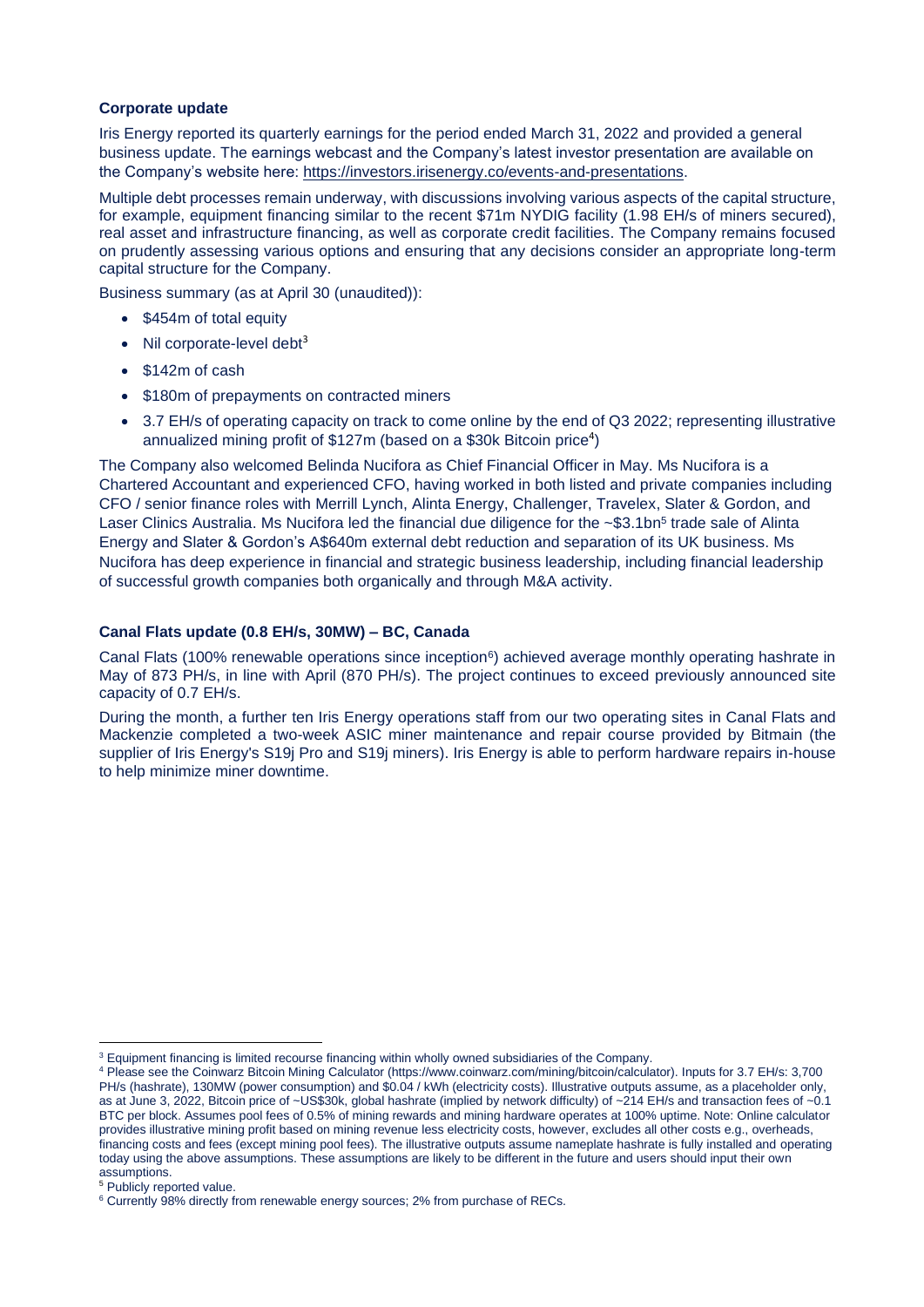

*Canal Flats – ASIC miner maintenance and repair course attendees*

#### **Mackenzie update (2.4 EH/s, 50MW initial / 80MW total) – BC, Canada**

The initial 0.3 EH/s (9MW) at Mackenzie, the Company's second operating site in BC which was successfully commissioned ahead of schedule on April 12, achieved average monthly operating hashrate in May of 292 PH/s, a 74% increase on April (168 PH/s) reflecting the first full month of operations.

Construction of the remainder of the first 1.5 EH/s (50MW) remains on track for Q3 2022. The internal fit out of the first data center building is complete and continues to advance for the second and third data center buildings. All foundation and sub-surface works for the substation are complete, major electrical equipment installations continue and initial testing activities have commenced.

Upon completion, 80MW of proprietary data centers are expected to power an additional ~24,000 Bitmain S19j Pro and S19j miners (already secured), generating 2.4 EH/s of incremental hashrate and adding approximately 15-20 direct full-time local jobs in Mackenzie.

See Mackenzie construction progress video at [https://www.youtube.com/watch?v=Ac1F4h0n7xg&t=7s.](https://www.youtube.com/watch?v=Ac1F4h0n7xg&t=7s)



*Mackenzie – miners installed in the first 20MW data center*



*Mackenzie – internal fit out of the first 20MW data center complete*

#### **Prince George update (2.4 EH/s, 50MW initial / 85MW total) – BC, Canada**

The structural steel for the first data center building (20MW) has been erected and the exterior roofing and cladding materials are currently being installed. Erection of the structural steel has commenced on the second data center building (10MW), and the materials required to complete the building are on-site. Foundation works are well progressed for the third data center building (20MW) and completed for the substation.

The first 1.4 EH/s (50MW), comprising three data centers, remains on track to be energized by the end of Q3 2022, with the additional 1.0 EH/s (35MW) anticipated to come online in 2023.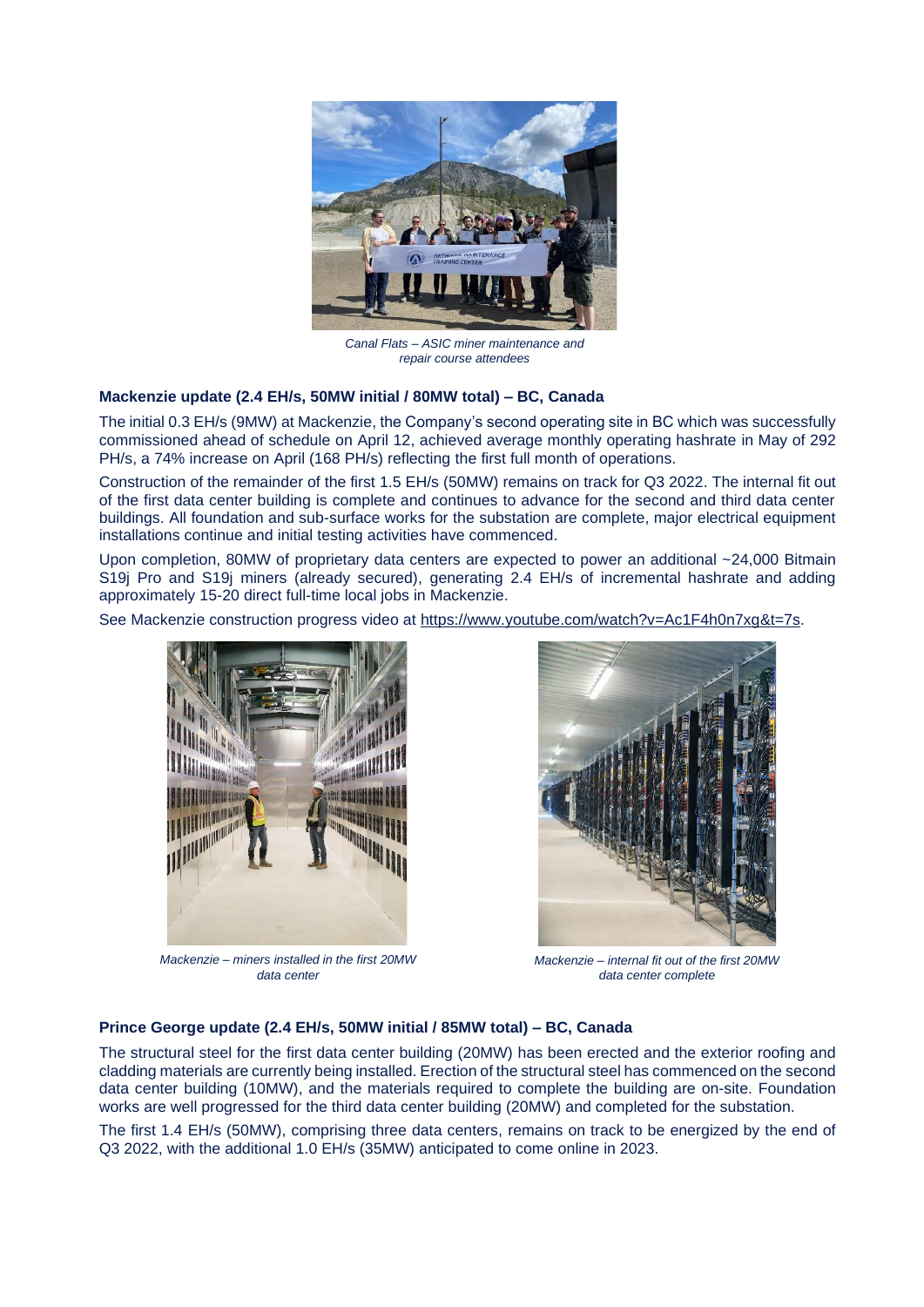Upon completion, 85MW of proprietary data centers are expected to power an additional ~25,000 Bitmain S19j Pro and S19j miners (already secured), generating 2.4 EH/s of incremental hashrate and adding approximately 20 direct full-time local jobs in Prince George.



*Prince George – structural steel erected for the first 20MW data center*



*Prince George – storage facility erected*

#### **Childress update (9.6 EH/s, 335MW) – Texas, USA**

Procurement and early construction activities continued to progress (all required construction permits are in place) in conjunction with ongoing civil works. Purchase orders have been placed on key long-lead items, including the 345kV step-down transformer, 138kV step-down transformers and associated circuit breakers, and delivery timelines currently remain on track. Tendering activities are complete with bulk earthworks and buildings contracts in the process of being awarded.

The first 3.0 EH/s (100MW) of data center buildings are expected to be completed by the end of 2022<sup>7</sup>, with an additional 6.6 EH/s (235MW), comprising S19j Pro miners (already secured), expected to progressively come online through to Q3 2023. Based upon the executed 600MW connection agreement with AEP Texas, the site has the capability to power an additional  $\sim$ 8 EH/s<sup>8</sup> (265MW) of miners beyond the 15 EH/s already secured.

Upon completion and at full capacity, 600MW of proprietary data centers are expected to generate ~18 EH/s<sup>8</sup> of incremental hashrate and add approximately 50-60 direct full-time local jobs in Childress.



*Childress – site construction office and entrance Childress – site civil works ongoing*



#### **Community engagement**

Iris Energy is pleased to announce the donation of C\$5,000 to the Raven's Nest Resort, located on Akisqnuk First Nation land just north of Fairmont Hot Springs, BC. The donation will provide a cash prize for the PDGA (Professional Disc Golf Association) tournament being held at the Raven's Nest Disc Golf Course in August.

<sup>7</sup> Data center buildings targeted for completion by end of 2022; energization of data centers targeted for Q1 2023.

<sup>&</sup>lt;sup>8</sup> Equivalent hashrate potential for the available power capacity assuming installation of additional Bitmain S19j Pro miners.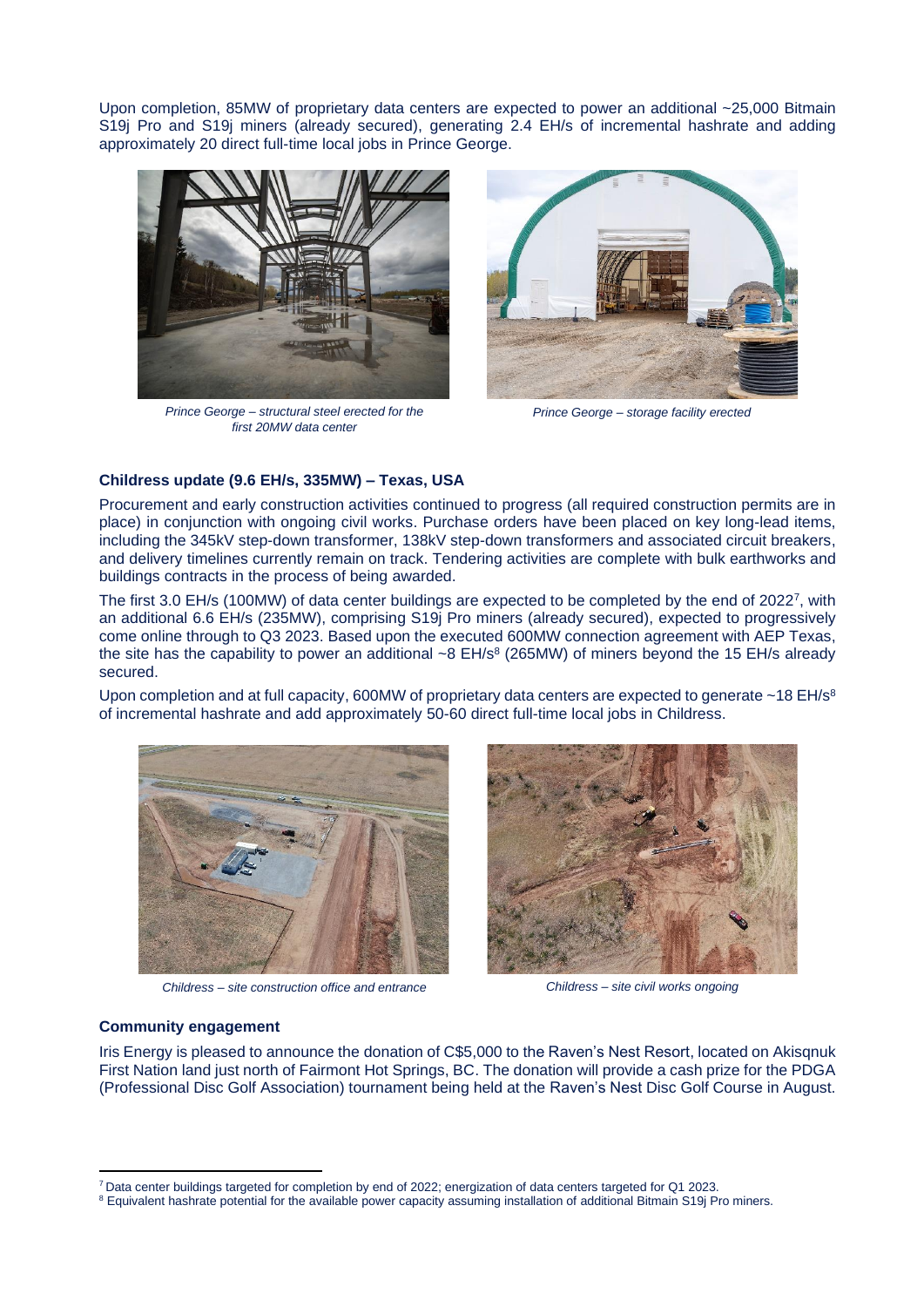





*Mackenzie – Spring Exposition 2022 trade fair*

C\$5,000 was also donated to the Lheidli T'enneh Elder Society who are hosting their first ever Moccasin Walk in June this year. The purpose of the walk is to "promote health, fitness and community spirit", with the funds donated to go towards door prizes and cash sponsorship of the event. The Lheidli T'enneh Elder Society was established to teach the Lheidli T'enneh First Nation, and community of Prince George, the richness of the Lheidli T'enneh culture. For more information, please visit their website at [https://www.lheidli.ca/communication/elders-society/.](https://www.lheidli.ca/communication/elders-society/)

Iris Energy also participated in and sponsored the Mackenzie, BC 'Spring Exposition' trade fair in May, with members of the Iris Energy team organizing a booth to discuss with the local community the Company's ongoing development activities as well as the recently announced Community Grants Program.

#### **Future development sites**

Development works continued across additional sites in Canada, the USA and Asia-Pacific, which are expected to support up to an additional >1GW of aggregate power capacity capable of powering growth well beyond the Company's 15 EH/s of secured miners (~530MW) and 795MW of announced power capacity.

Further details will be provided in due course including as and when development sites transition to the construction phase.

## **Operating and financial results**

Daily average operating hashrate chart

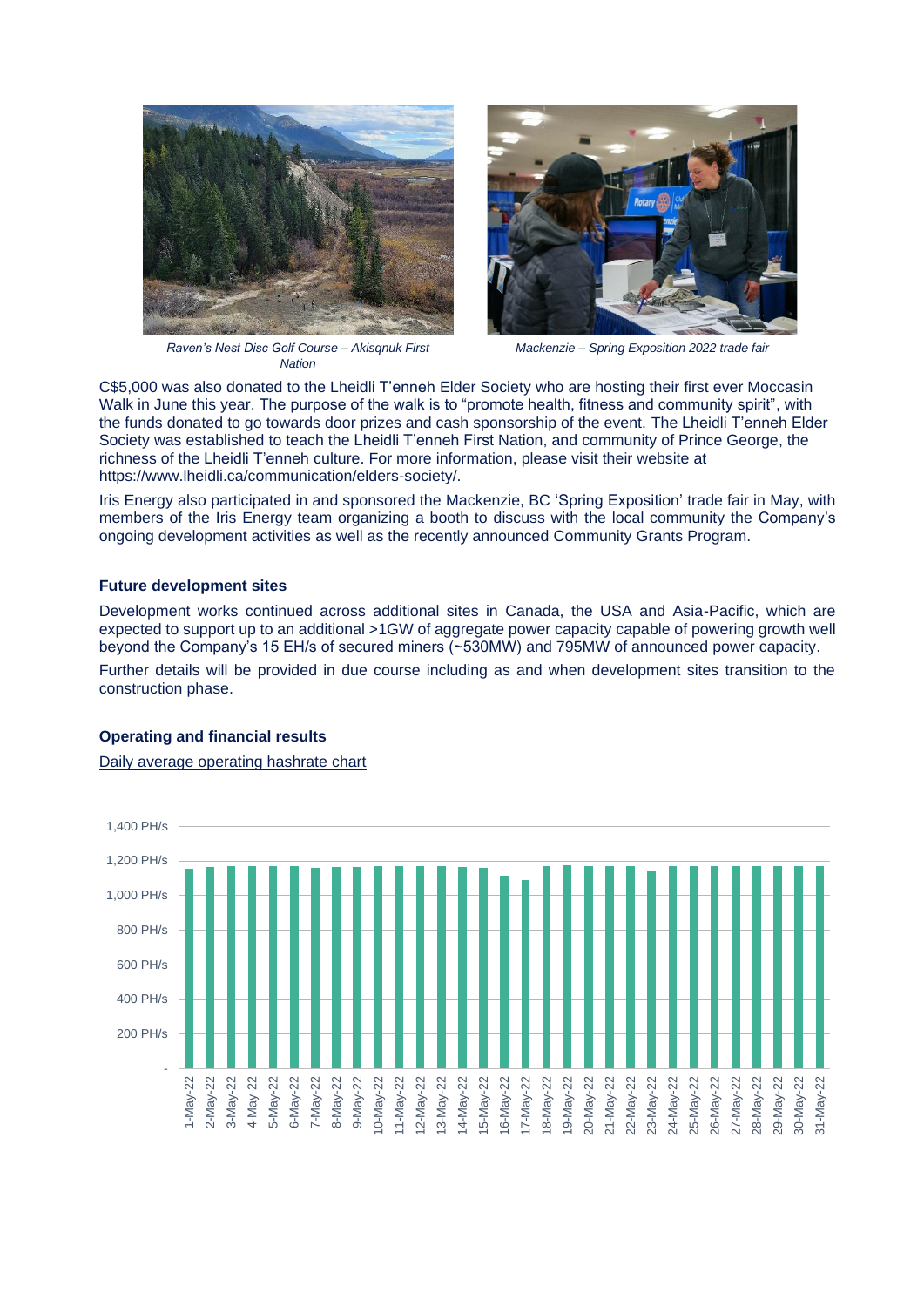#### Technical commentary

The Company's average operating hashrate increased to 1,165 PH/s in May, primarily attributable to the first full month of operations of the initial 9MW at Mackenzie.

| Operating*                                     | $Mar-22$ | <b>Apr-22</b>   | $M$ ay-22 |
|------------------------------------------------|----------|-----------------|-----------|
| <b>Operating renewable power</b><br>usage (MW) | 27       | 33 <sup>9</sup> | $37^9$    |
| Avg operating hashrate (PH/s)                  | 850      | 1.038           | 1.165     |

*\* Reflects actual recorded operating power usage and hashrate (not nameplate). Note: nameplate capacity is higher than actual operating power usage due to features of the Company's proprietary data center design which utilizes variable speed fans to reduce power consumption during cooler months, as well as the Company maintaining a buffer within its infrastructure capacity that can be also directed to other site uses (e.g., in-house fabrication shop at Canal Flats is currently operating as Iris Energy has the advantage of saving time and costs by internally constructing certain components for its expansion sites).*

| Financial (unaudited) <sup>10</sup>  | $Mar-22$ | $Apr-22$ | $Mav-22$       |
|--------------------------------------|----------|----------|----------------|
| <b>Bitcoin mined*</b>                | 121      | 137      | 151            |
| Mining revenue (US\$'000)            | 5,136    | 5.434    | 4.868          |
| Electricity costs (US\$'000)         | 1.029    | 1.205    | 1.411          |
| Revenue per Bitcoin (US\$)           | 42,471   | 39,740   | 32,264         |
| Electricity costs per Bitcoin (US\$) | 8.512    | 8,81011  | $9,352^{11**}$ |

*\* Reflects Bitcoin mined post deduction of mining pool fees (currently 0.5% x total Bitcoin mined).*

*\*\* The increase in electricity costs per Bitcoin in May was primarily attributable to: (i) ~7% increase in the difficulty-implied global hashrate (~218 EH/s vs. ~204 EH/s) which resulted in a lower number of Bitcoin mined per unit of operating hashrate compared to April; and (ii) a higher interim unit cost of power at Mackenzie – 9MW at Mackenzie is currently tapping a temporary 25kV distribution feed which is higher cost vs. the rate paid at Canal Flats (the unit cost of power is expected to revert to the same rate as Canal Flats upon commissioning of the first 50MW in Q3 2022).*

| <b>Miner Shipping Schedule<sup>12</sup></b> | <b>Hardware</b>                       | <b>Units</b> | PH/s<br>(incremental) | PH/s<br>(cumulative) |
|---------------------------------------------|---------------------------------------|--------------|-----------------------|----------------------|
| Operating (May 2022)                        | S <sub>19</sub> j Pro <sup>13</sup>   | 11,437       | 1,165                 | 1,165                |
| Inventory - in transit                      | S <sub>19</sub> Pro / S <sub>19</sub> | 3,030        | 295                   | 1,460                |
| Inventory - pending deployment              | S19j Pro / S19j <sup>14</sup>         | 18,645       | 1,639                 | 3,099                |
| Q <sub>2</sub> 2022                         | S19j Pro / S19j                       | 6,155        | 584                   | 3,683                |
| Q3 2022                                     | S19j Pro / S19j                       | 7,063        | 659                   | 4,342                |
| Q4 2022                                     | S19j Pro / S19j                       | 27,973       | 2,781                 | 7,123                |
| Q1 2023                                     | S <sub>19</sub> Pro                   | 26,577       | 2,658                 | 9,781                |
| Q <sub>2</sub> 2023                         | S <sub>19</sub> Pro                   | 26,765       | 2,676                 | 12,457               |
| Q3 2023                                     | S <sub>19</sub> Pro                   | 26,952       | 2,695                 | 15,152               |
| <b>Total</b>                                |                                       | 154,597      | 15,152                |                      |

<sup>&</sup>lt;sup>9</sup> Comprises actual power usage for Canal Flats and estimated power usage for Mackenzie (as BC Hydro has not yet issued monthly invoices for Mackenzie disclosing actual billed power usage).

<sup>10</sup> Monthly U.S. dollar values shown have been translated from Australian dollars (A\$) at the noon buying rate of the Federal Reserve Bank of New York on the last published working day of each month. The rate applied for May 2022 is A\$1 to US\$0.7155.

<sup>&</sup>lt;sup>11</sup> Electricity costs include actual cost of electricity at Canal Flats and estimated cost of electricity at Mackenzie (as BC Hydro has not yet issued monthly invoices for Mackenzie).

 $12$  All timing references are to calendar quarters and years.

<sup>13</sup> Includes mix of lower efficiency hardware, which is estimated to represent less than 2% of the operating 1,165 PH/s.

<sup>&</sup>lt;sup>14</sup> Includes mix of lower efficiency hardware, which is estimated to represent less than 8% of miners pending deployment.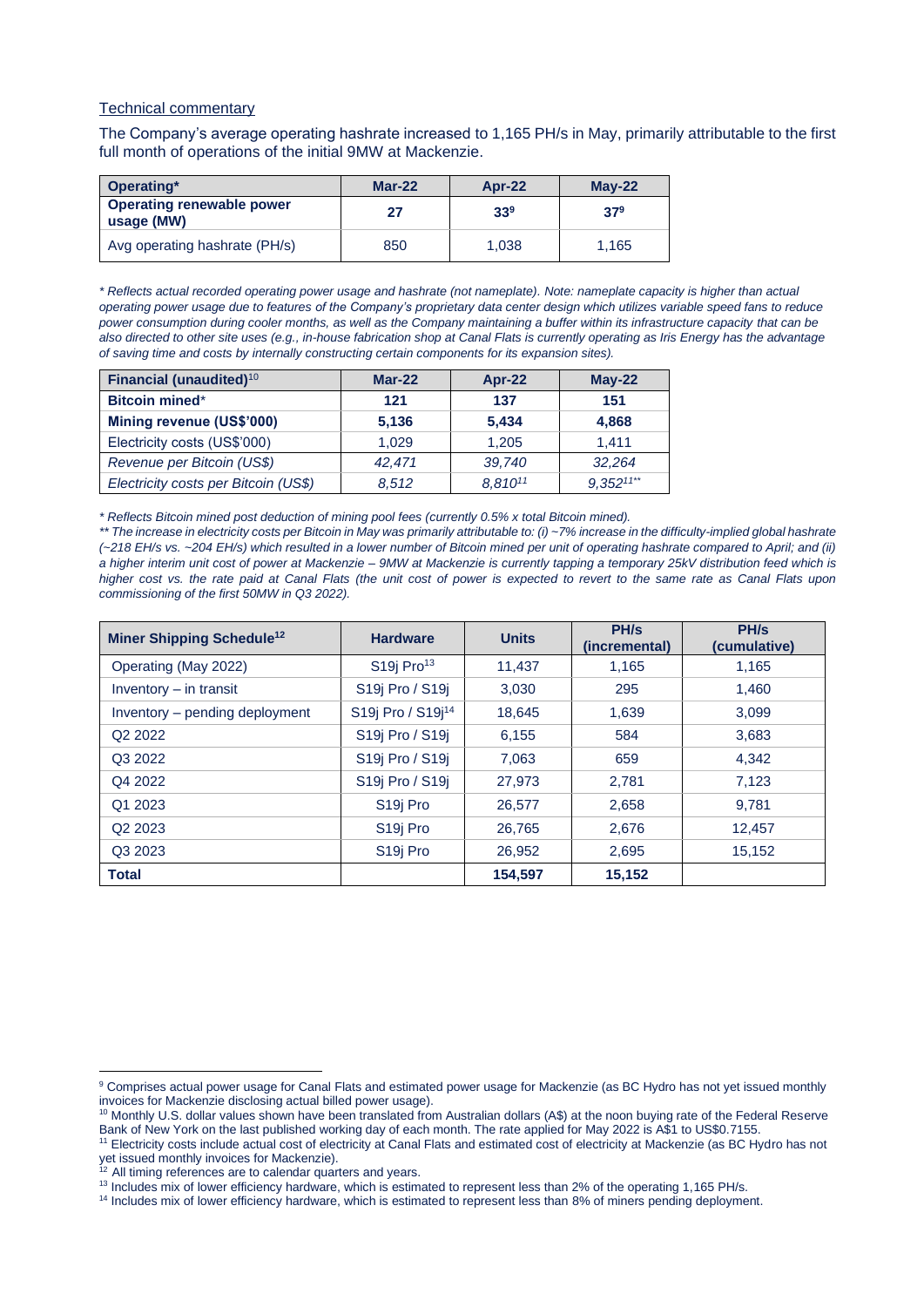| <b>Site Overview</b>               | <b>Capacity</b><br>(MW) | <b>Capacity</b><br>(EH/s) | Timing <sup>12</sup> | <b>Status</b>      |
|------------------------------------|-------------------------|---------------------------|----------------------|--------------------|
| Canal Flats (BC, Canada)           | 30                      | 0.8                       | Complete             | Operating          |
| Mackenzie (BC, Canada)             | 9                       | 0.3                       | Complete             | Operating          |
|                                    | 41                      | 1.2                       | Q3 2022              | Under construction |
|                                    | 30                      | 0.9                       | 2023                 | Under construction |
| Prince George (BC, Canada)         | 50                      | 1.4                       | Q3 2022              | Under construction |
|                                    | 35                      | 1.0                       | 2023                 | Under construction |
| Childress (Texas, USA)             | 100                     | 3.0                       | Q4 20227             | Under construction |
|                                    | 235                     | 6.6                       | 2023                 | Under construction |
| <b>Total (miners secured)</b>      | 530                     | 15.2                      |                      |                    |
| Childress (Texas, USA)             | 265                     | $-8^{8}$                  |                      | Potential capacity |
| <b>Total (potential expansion)</b> | 795                     | $~23^{8}$                 |                      |                    |

# **About Iris Energy**

Iris Energy is a sustainable Bitcoin mining company that supports local communities, as well as the decarbonization of energy markets and the global Bitcoin network.

- Focus on low-cost renewables: Iris Energy targets markets with low-cost, excess and/or under-utilized renewable energy, and where the Company can support local communities
- Long-term security over infrastructure, land and power supply: Iris Energy builds, owns and operates its electrical infrastructure and proprietary data centers, providing long-term security and operational control over its assets
- Seasoned management team: Iris Energy's team has an impressive track record of success across energy, infrastructure, renewables, finance, digital assets and data centers

## **Forward Looking Statements**

This investor update includes "forward-looking statements" within the meaning of the Private Securities Litigation Reform Act of 1995. Forward-looking statements generally relate to future events or Iris Energy's future financial or operating performance. For example, forward-looking statements include but are not limited to the expected increase in the Company's power capacity, the Company's business plan, the Company's capital raising plans (including expectations regarding debt processes that are currently underway), and the expected schedule for commencing and/or expanding operations at the Company's sites, and illustrative mining economics. In some cases, you can identify forward-looking statements by terminology such as "anticipate," "believe," "may," "can," "should," "could," "might," "plan," "possible," "project," "strive," "budget," "forecast," "expect," "intend," "target", "will," "estimate," "predict," "potential," "continue," "scheduled" or the negatives of these terms or variations of them or similar terminology, but the absence of these words does not mean that statement is not forward-looking. Such forward-looking statements are subject to risks, uncertainties, and other factors which could cause actual results to differ materially from those expressed or implied by such forward looking statements. In addition, any statements or information that refer to expectations, beliefs, plans, projections, objectives, performance or other characterizations of future events or circumstances, including any underlying assumptions, are forward-looking.

These forward-looking statements are based on management's current expectations and beliefs. These statements are neither promises nor guarantees, but involve known and unknown risks, uncertainties and other important factors that may cause Iris Energy's actual results, performance or achievements to be materially different from any future results, performance or achievements expressed or implied by the forward-looking statements, including, but not limited to: Iris Energy's limited operating history with operating losses; electricity outage, limitation of electricity supply or increase in electricity costs; long-term outage or limitation of the internet connection at Iris Energy's sites; any critical failure of key electrical or data center equipment; serial defects or underperformance with respect to Iris Energy's equipment; failure of suppliers to perform under the relevant supply contracts for equipment that has already been procured which may delay Iris Energy's expansion plans; supply chain and logistics issues for Iris Energy or Iris Energy's suppliers; cancellation or withdrawal of required operating and other permits and licenses; customary risks in developing greenfield infrastructure projects; Iris Energy's evolving business model and strategy; Iris